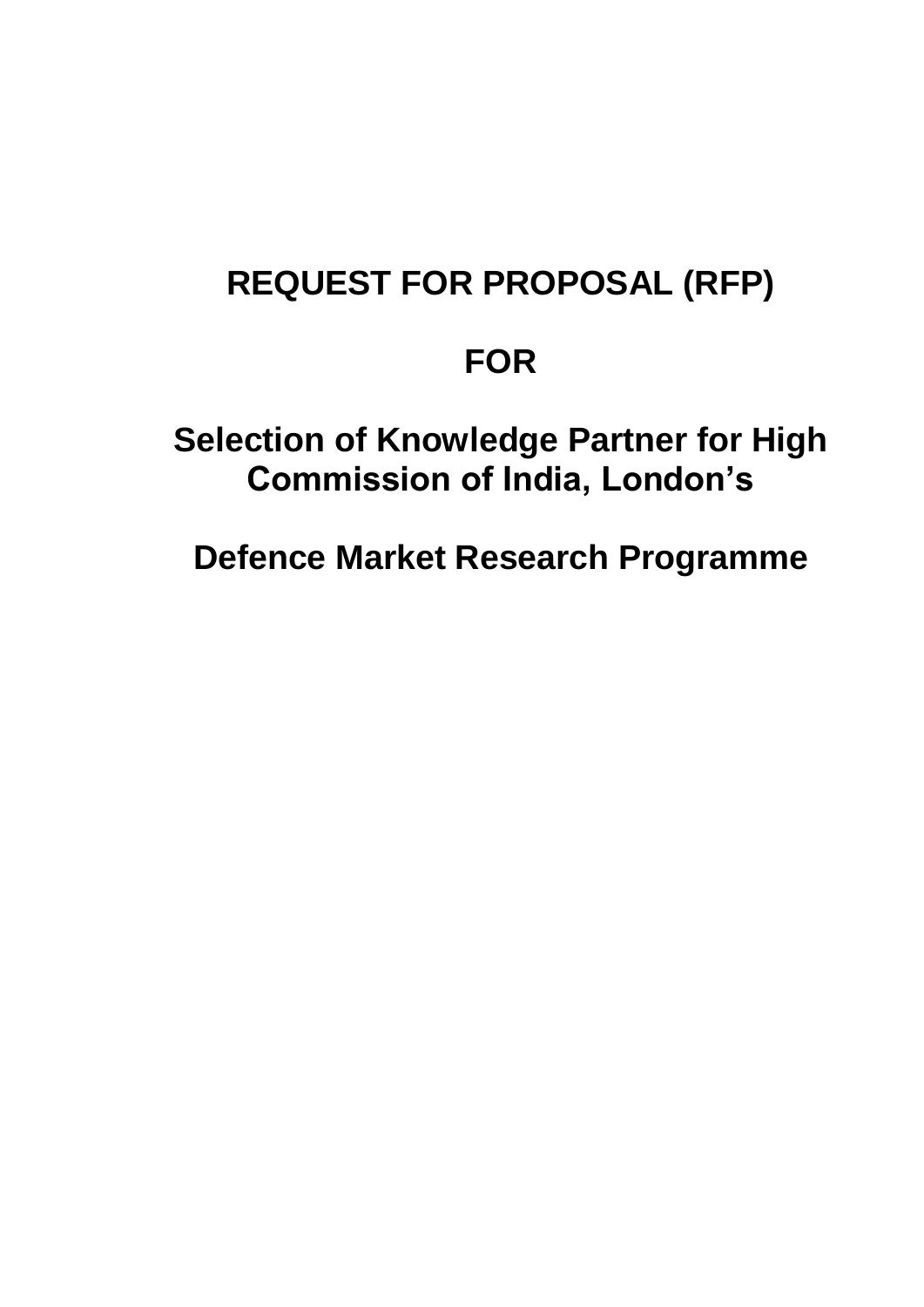# **TABLE OF CONTENTS**

| Section I   Defence Market Research Programme                              |  |
|----------------------------------------------------------------------------|--|
| Section II   Scope of the Defence Market Research                          |  |
| Section III   Scope of Work & Qualifying Criteria for<br>Knowledge Partner |  |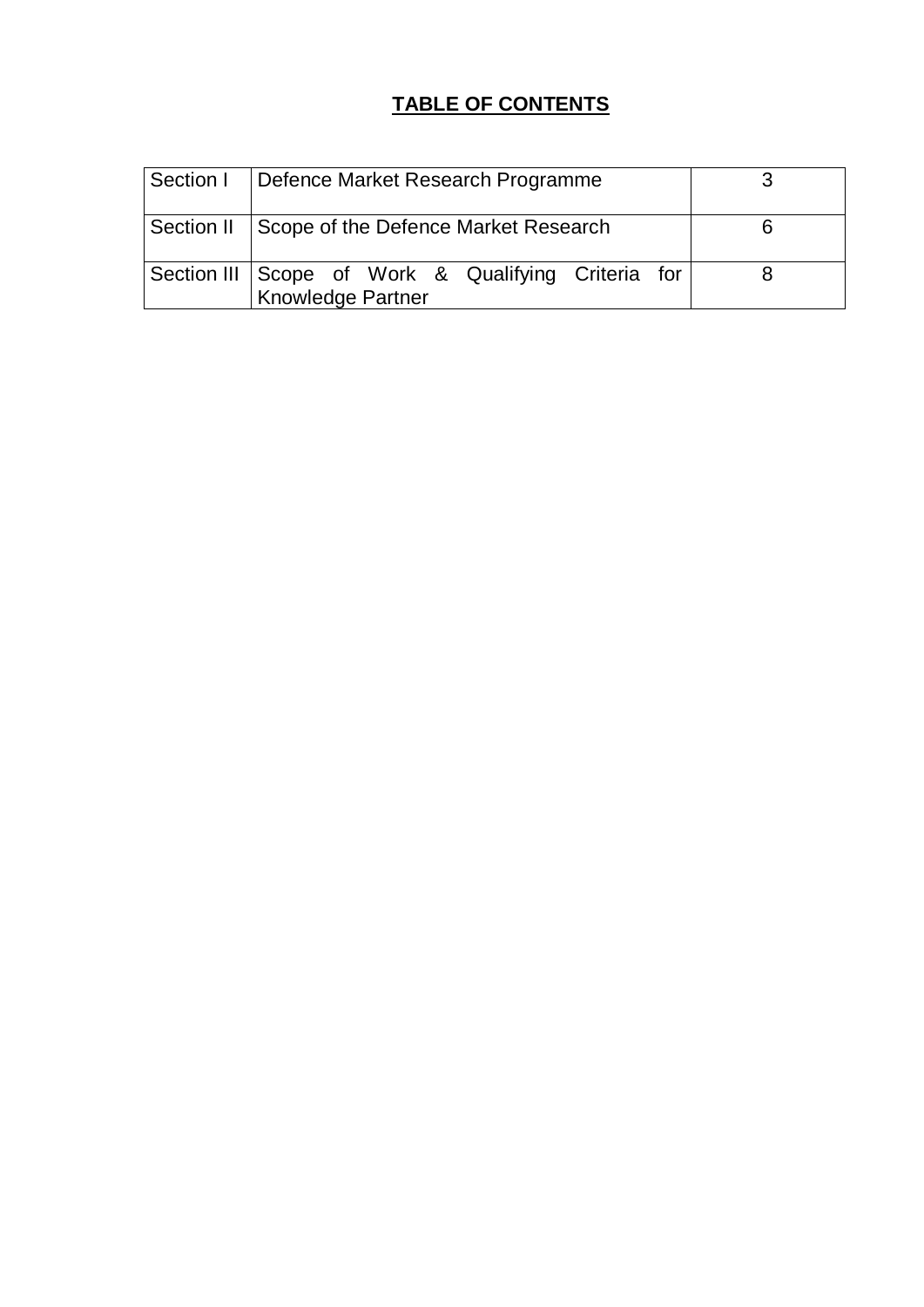## **SECTION 1 : DEFENCE MARKET RESEARCH PROGRAMME**

#### **Background**

1. The High Commission of India in London is to launch a Defence Market Research (DMR) Programme. The scope of the Defence Market Research (DMR) Programme is to identify opportunities and specific segments in which Indian Defence Industry (both public & private) could partner with Defence Industry in the UK & MoD of UK to export their goods and services to the UK and provide professional advice on wide-ranging measures for the Indian Defence Industry to enhance their defence exports to the UK. This will also set the stage for individual firms to explore business linkages with their counterparts in the UK. HCI, London would like to identify a Knowledge Partner point to assist in the conduct of DMR.

#### **Objective of the RFP**

2. The objective of this Request for Proposal (RFP) is to engage a **Knowledge Partner (KP)** to assist HCI London to plan, structure, implement, coordinate and monitor the DMR Programme with other Associate Partners (a network of other agencies engaged by HCI):-

#### **Selection Process for the Knowledge Partner**

3. Selection of the Knowledge Partner (KP) shall be based on a **Quality and** 

#### **Cost Based Selection (QCBS) system**.

(a) The KP shall be selected through bidding process on Quality and Cost Based System (QCBS).

(b) HCI intends to follow two stage selection process in evaluating the proposals received.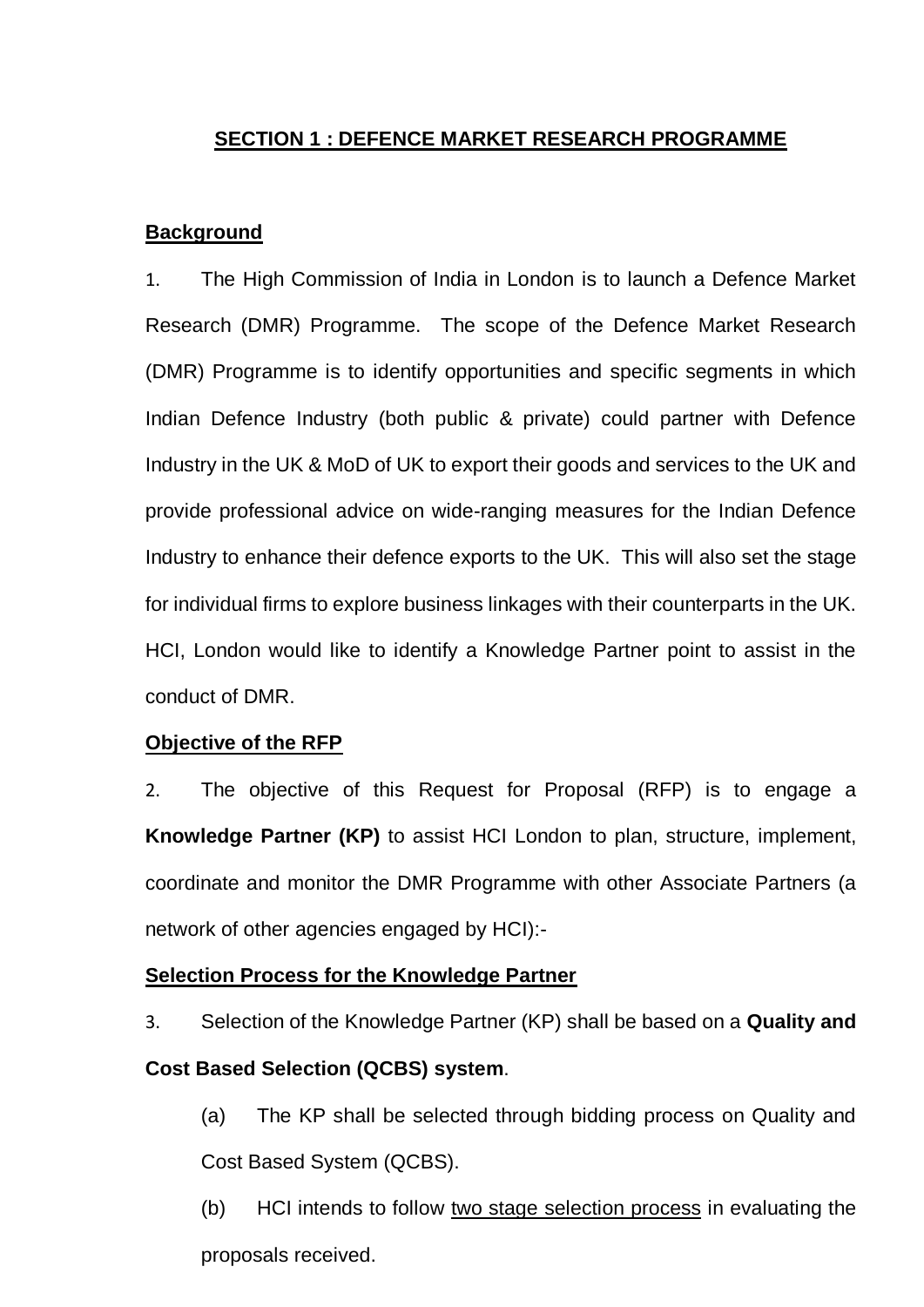(c) In the First Stage, technical evaluation will be carried out of those proposals that fulfil the core qualification/ eligibility criteria.

(d) Technical proposals will be evaluated on the basis of criteria given herein below. Only those applications whose technical proposals score **60**  marks or more out of 100 marks shall qualify for further consideration as shortlisted bidders.

(e) In the Second Stage, financial evaluation will be carried out. Proposals will then finally be ranked according to their combined technical and financial sores.

(f) 60% weightage shall be given to technical proposal and 40% shall be given to financial proposal. The first ranked consultant shall be selected while the second ranked will be kept in reserve.

#### **Documents Included in the RFP**

4. The RFP includes the following documents:-

|           | Section 1   Defence Market Research (DMR)          |
|-----------|----------------------------------------------------|
|           | Section 2   Scope of Defence Market Research (DMR) |
| Section 3 | Scope of Work and Qualifying Criteria for KP       |
| Section 4 | Instructions to Knowledge Partners                 |

#### **Suggested Measures to Promote Defence Exports in the UK**

5. The schedule for submission of the RFP will be as under:-

| Despatch of RFP Document/ Availability on   R Day (Request for<br>website of HCI London | Proposal Release Day) |
|-----------------------------------------------------------------------------------------|-----------------------|
| Clarification on points in RFP, if any                                                  | $R + 5$ Day           |
| Last Date for Bid Submission                                                            | $R + 26$ Day          |
| Opening for Technical Bid & Presentation                                                | $R + 30$ Day          |
| <b>Opening of Financial Bid</b>                                                         | $R + 32$ Day          |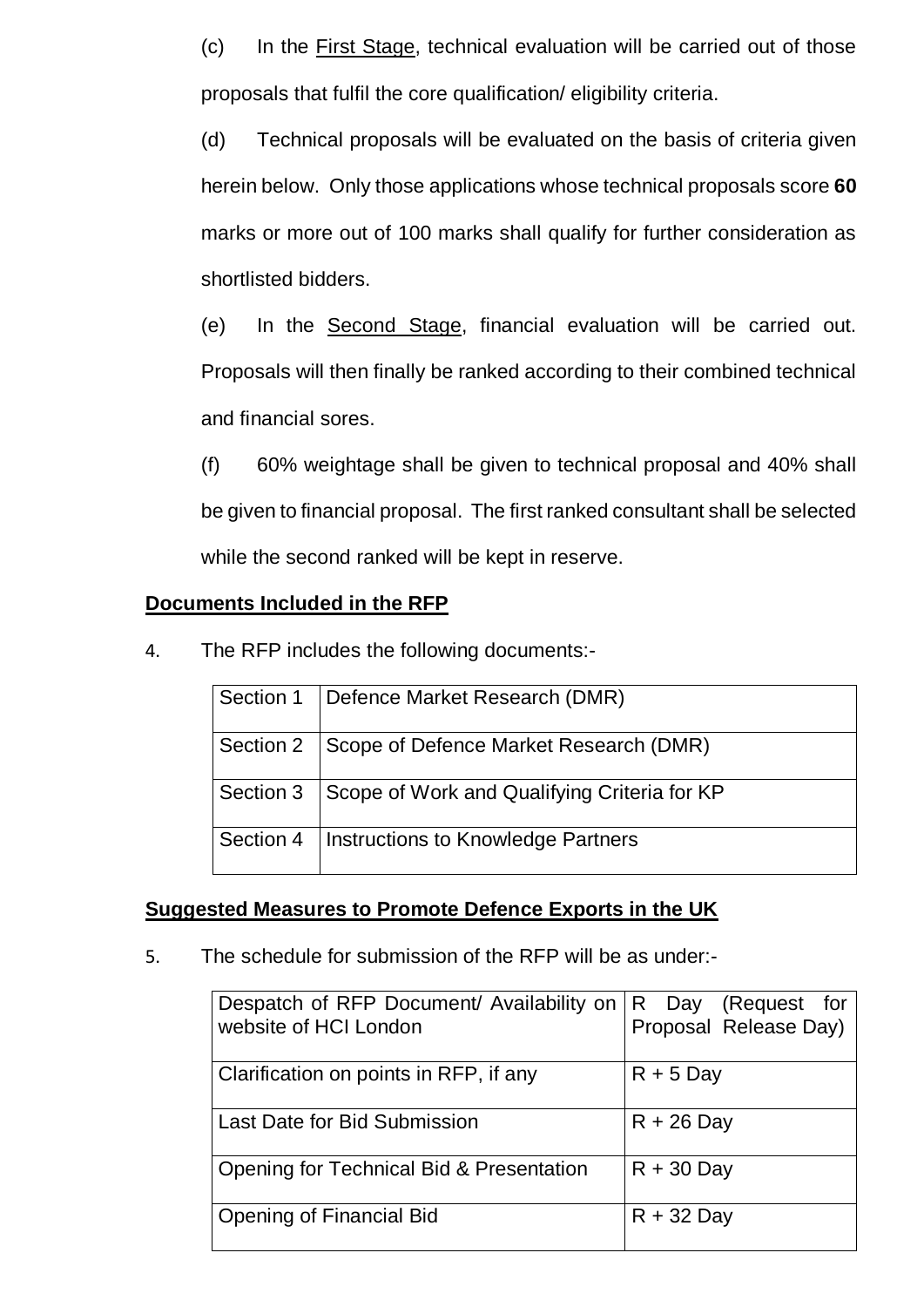| Decision on Selection of the KP                                            | $R + 45$ Day |
|----------------------------------------------------------------------------|--------------|
| Negotiations with the selected KP & Award of $ R + 52$ Day<br>the Contract |              |
| Commencement of the Work                                                   | $R + 60$ Day |
| Completion of the Work                                                     | $R + 150$    |

## **Address for Communication**

6. All communications related to this RFP including the submission of the

Proposal shall be addressed to:-

Defence Adviser/ FS (Economics) High Commission of India India House, Aldwych London WC2B 4NA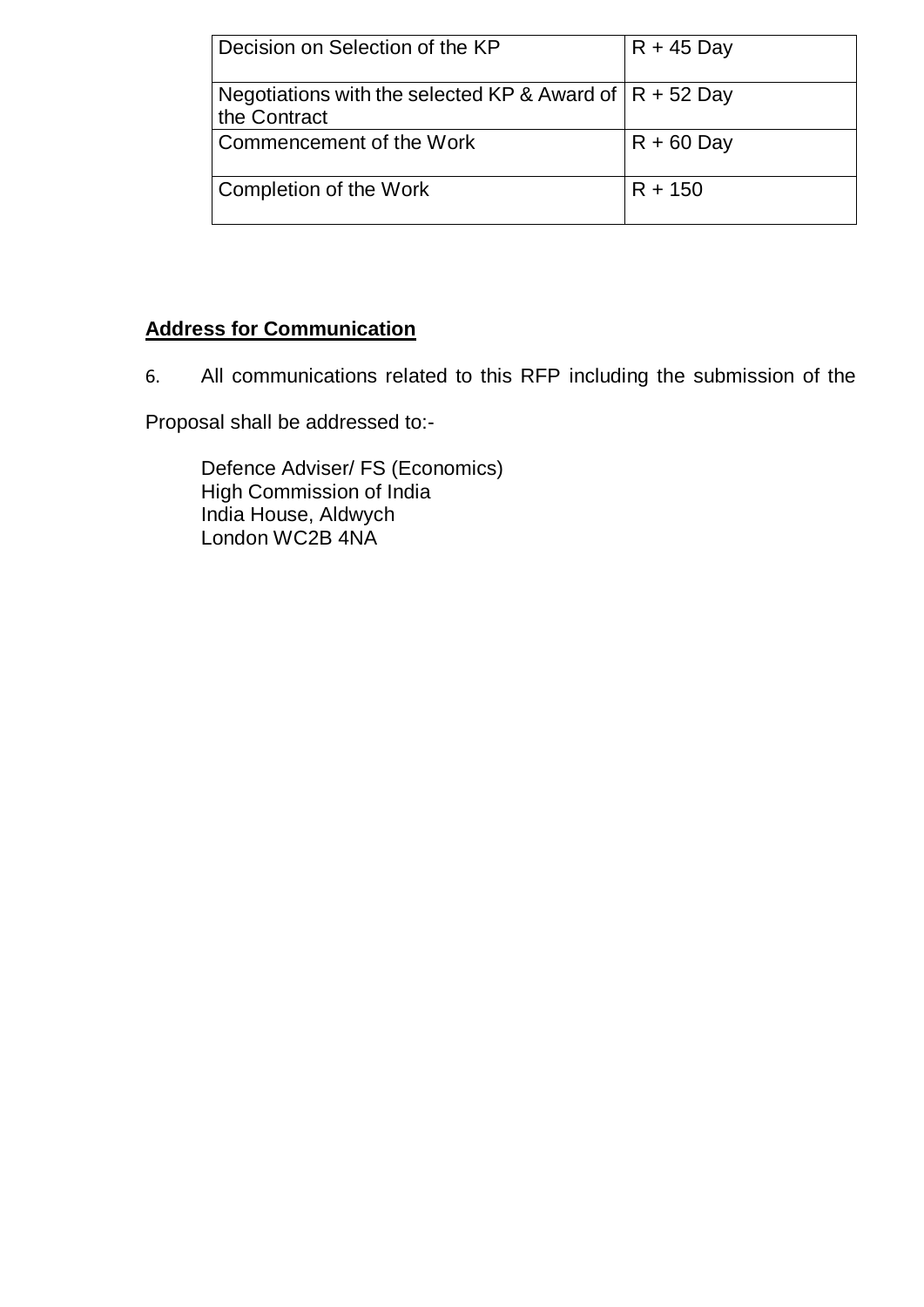#### **SECTION 2: SCOPE OF THE DEFENCE MARKET RESEARCH**

7. The scope of the Defence Market Research (DMR) Programme is to identify opportunities and specific segments in which Indian Defence Industry (both public & private) could partner with Defence Industry in the UK & MoD of UK to export their goods and services to the UK and provide professional advice to DMR monitoring team on wide-ranging measures for the Indian Defence Industry to enhance their defence exports to the UK.

8. This will also set the stage for individual firms to explore business linkages with their counterparts in the UK. The way ahead and process to be elaborated to link Indian Defence industries with UK industries.

#### **Role and Responsibilities of the KP**

9. HCI London will be the owner of the Defence Market Research (DMR) Programme and shall implement the same with the support of a Knowledge Partner (KP) selected for the purpose.

10. While HCI London would be the main overarching & supervising body for the project, the KP will plan, execute and manage the programme including coordinating the programme with Associate Partners or any other agencies .

11. KP shall operate out of the United Kingdom.

12. **Eligibility of the Knowledge Partner**. A well-known consulting firm/ membership organisation/ advisory firms with a sound experience in market research **in** defence sector shall qualify to be considered a Knowledge Partner under the DMR Programme.

13. **DMR Programme Implementation & Monitoring**. HCI London will set up an DMR Programme Team for implementation and monitoring of the DMR Programme on a regular basis. HCI London reserves the right to reconstitute/ add/ subtract to team members of DMR Programme team. DMR Selection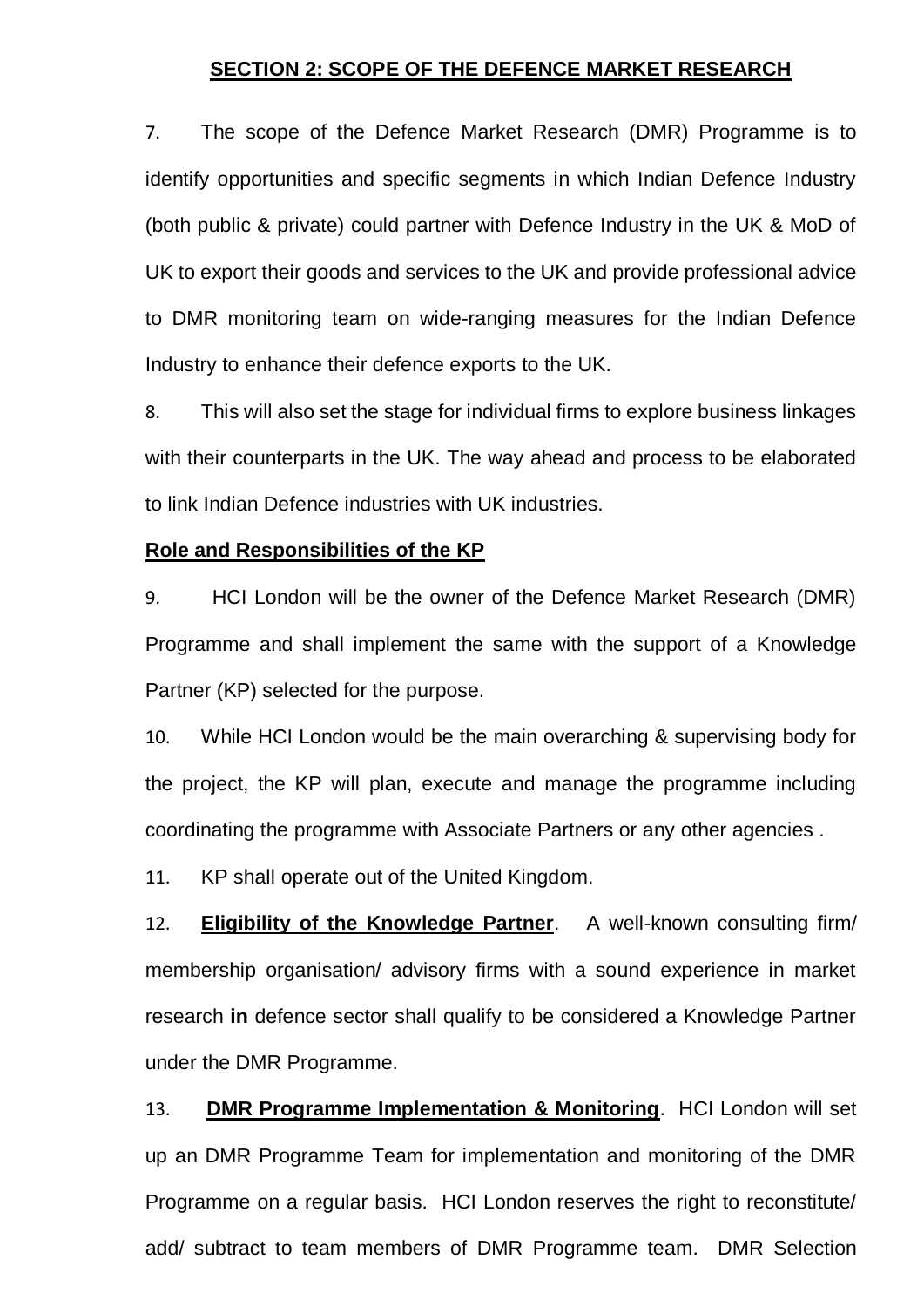Committee, comprising of relevant stake holders appointed by the High Commissioner of India in the UK (or any representative assigned). The responsibilities of Selection Committee will be executable till finalisation of contract.

#### **SECTION III : SCOPE OF WORK & QUALIFYING CRITERIA FOR KP**

14. Function as the lead partner for HCI London for implementation and management of the DMR Programme. It will work closely with HCI London across the DMR programme for its successful planning, implementation, execution, monitoring and publicity of the Programme.

15. KP shall set up a system through a dedicated online portal which will be utilised for communication. Authorised users of DMR Monitoring Team & KP will only have the access & to communicate each other.

16. The status on progress to be uploaded on portal weekly which will be reviewed by DMR monitoring Team.

17. Assist DMR Monitoring Team in organising the kick-off event of DMR after agreeing on the framework.

18. Representatives from DMR Monitoring Team will participate in all the meetings called by HCI London in connection with the implementation of the DMR Programme.

19. Manage the publicity of the DMR on behalf of the High Commission in consultation with the High Commissioner

20. Knowledge partner will provide a list of companies to DMR Monitoring Team 15 days prior to completion of research. A meeting before submission of report on research can be arranged with the listed companies to know the out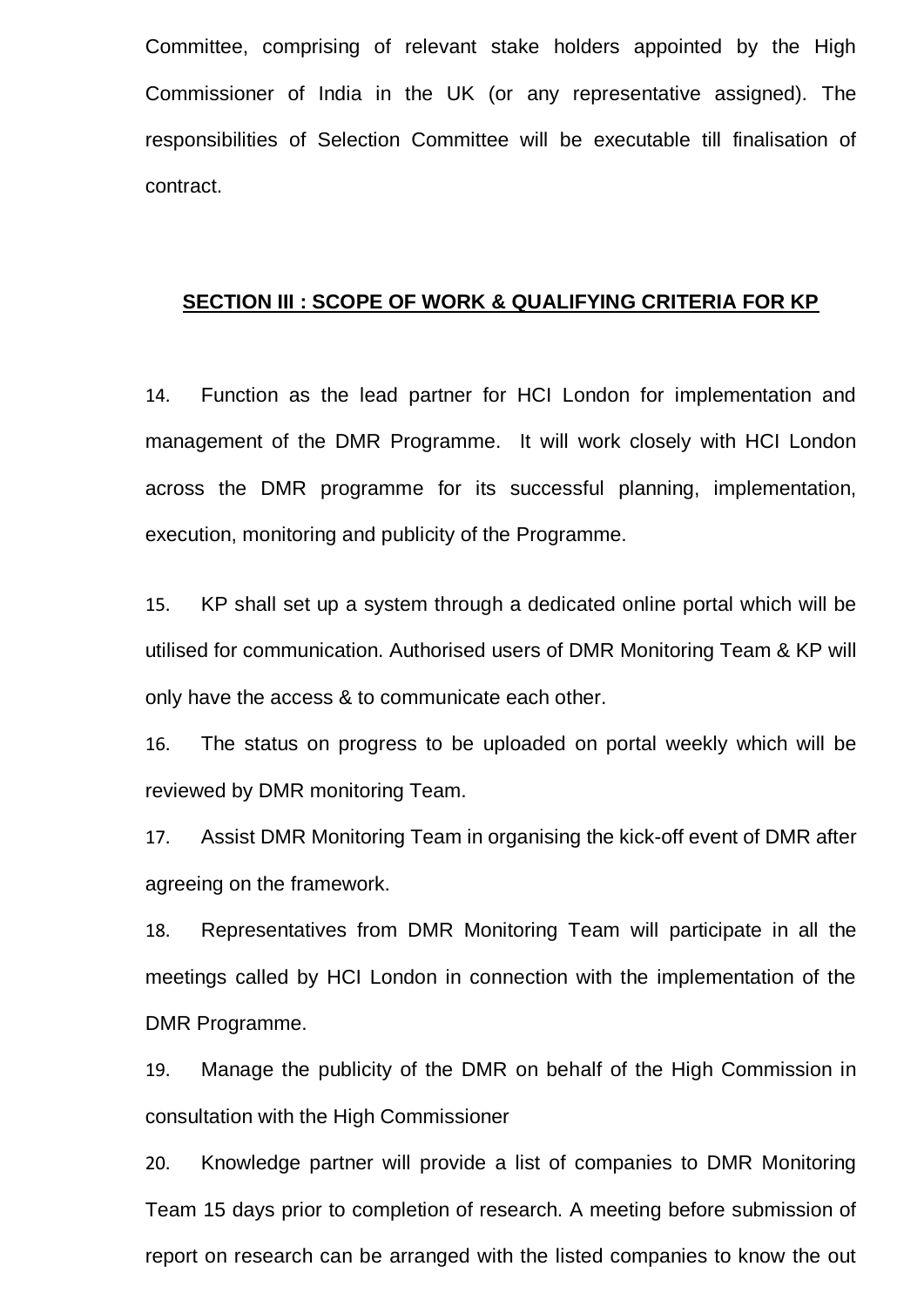come of research. The listed companies to be informed about the way ahead for connecting with Indian Defence industries.

21. **Liaison with DMR Partners.** The KP is expected to liaise with other Associate Partners. The KP shall not levy any charges on the participating companies for the services provided by other DMR Associate Partners.

22. **Implementation of the DMR by KP**. KP shall put up an implementation schedule detailing the various components and timeline to be agreed upon by HCI London.

23. **Period of Engagement**. The period of engagement for completion of research would be for 90 days from the date of its commencement.

24. **Mode of Selection of Knowledge Partner**. The Techno-Commercial proposals are to be submitted in detail as indicated in the following Sections. The weightage for evaluation of the KP in respect of each criterion has been indicated against each Section:-

## (a) **Section A – Experience and Capabilities in Handling Similar Transactions as Advisers/ Consultants**

(*Weightage for evaluation 25/100)*

(i) Profile of the organisation with full particulars of the constitution, ownership and business activities of the prospective bidder. In case of consortium bids, the particulars of the coordinating firm having the principal responsibility for the mandate (Consortium Leader) as well as those of other partners may be furnished along with letters of acceptance from each partner. The responsibility of the consortium bidders shall be joint & to propose common objective. The obligations of bidders to be set out through the consortium agreement & be submitted with the technocommercial proposal.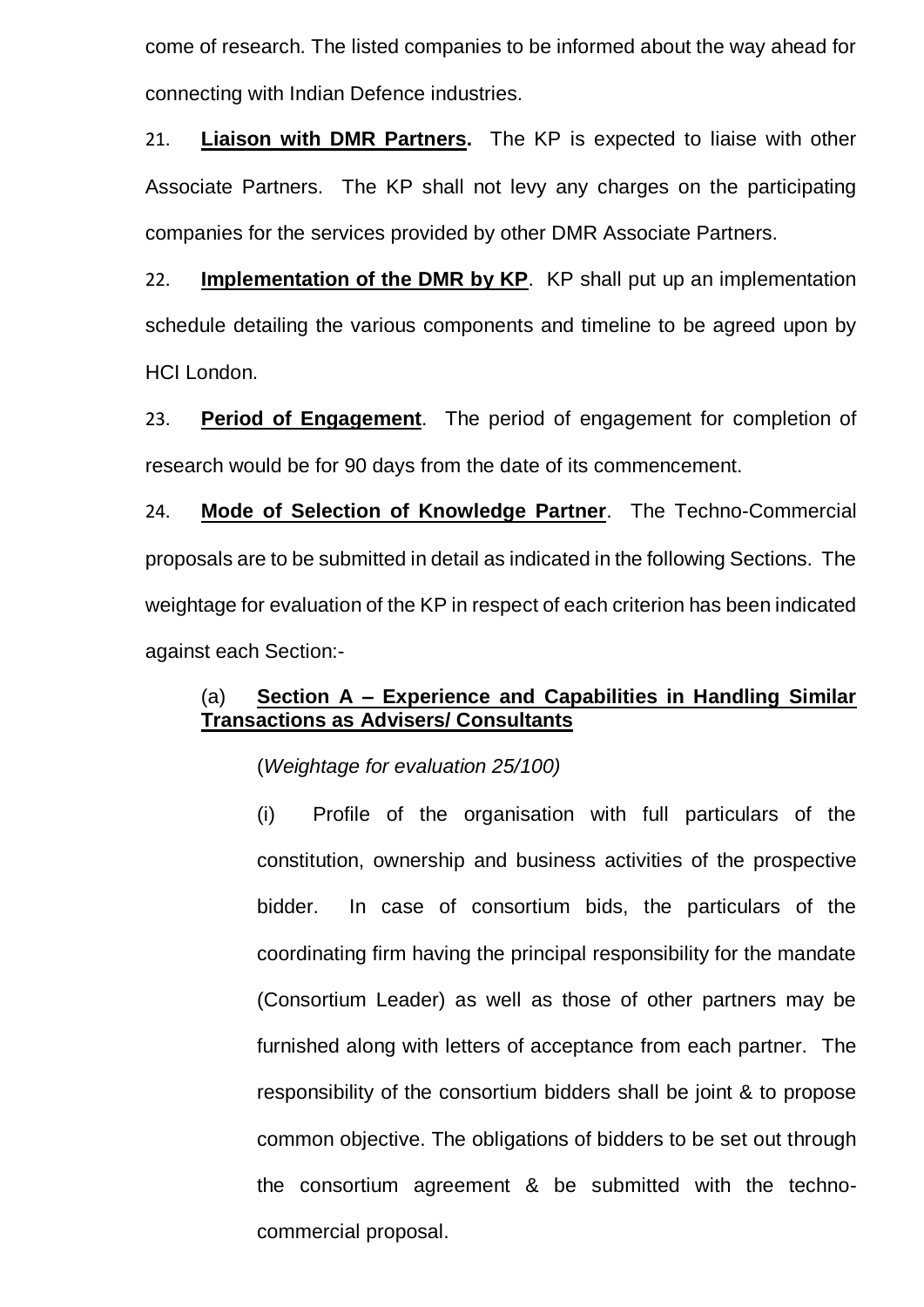(ii) Unabridged Annual Reports or audited financial accounts for the last three years of the firm submitting the Proposals and of each consortium partner, if applicable.

(iii) The relevant contract/ agreement of handling similar projects in the past be submitted with their techno-commercial proposals. If any feedback of consulting company is available, the same also needs to be submitted.

(iv) The detailed proposal for handling the DMR Programme be prepared for handling the project. It will be compared to their past experience & further any enhancement carried out of not.

#### (b) **Section B – Past Performance with HCI London/ Government of India/ State Government in India or their Agencies**

(*Weightage for evaluation 10/100)*.

(i) Whether the bidder (s) dealt the similar projects in past with HCI London/ Government of India/ State Government of India or their agencies?

(ii) If so, the major achievement, composition of team and qualitative approach towards the project be submitted.

(iii) The conceptual approach understood by the dealt team & time frames given to the response to the queries of the customer be specified with the techno-commercial proposals.

## (c) **Section C-Core Team Qualification & Manpower Commitment to the Deal**

#### (*Weightage for Evaluation 10/100*)

(i) Details of core team that will be handling the proposed issue, their status in the organisation, their background, qualification, experience and present addresses, telephone numbers – office,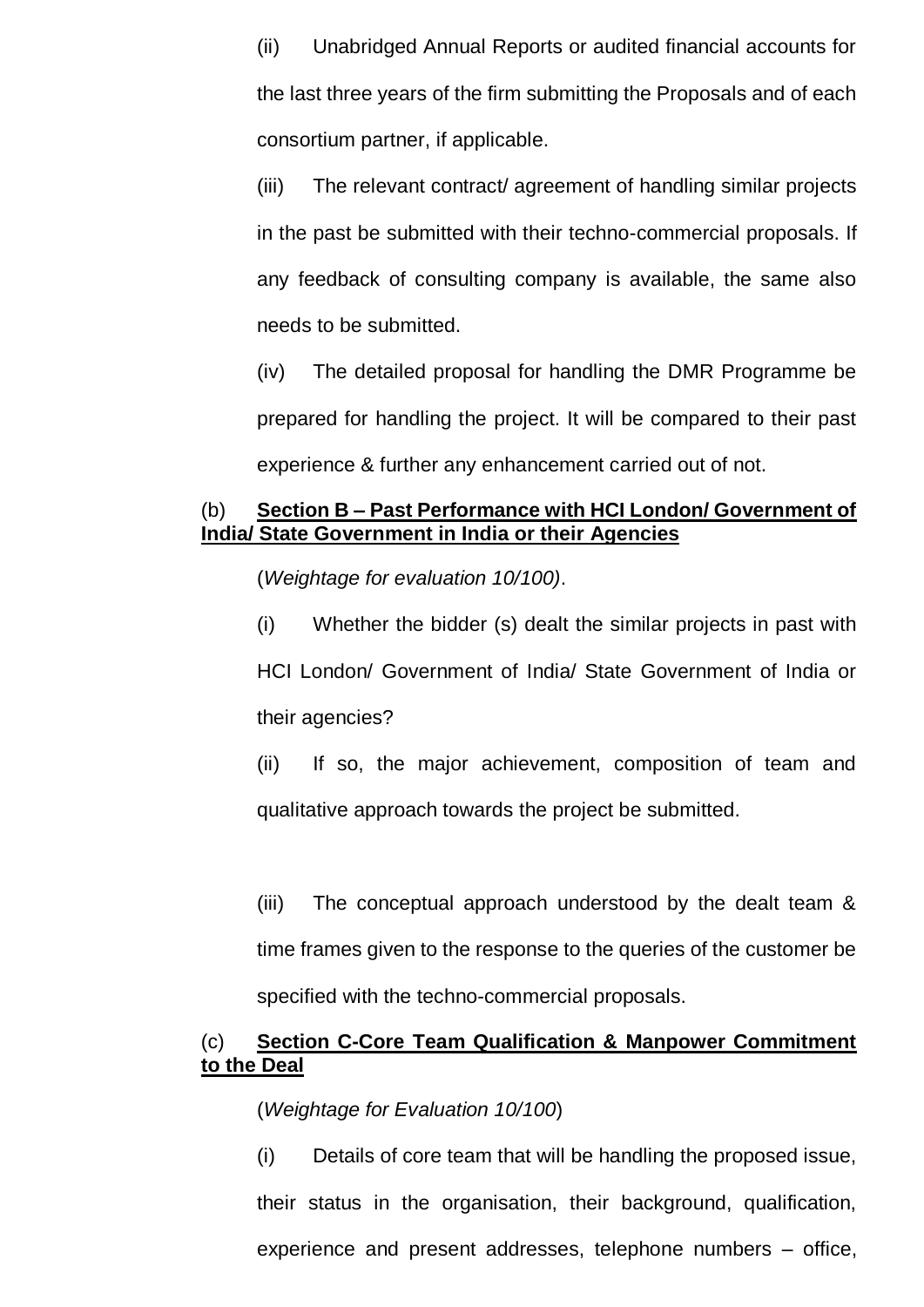residence, mobile, email etc – hands-on experience should be furnished.

(ii) Separately, similar details in respect of the supervisory team may be indicated.

(iii) Details of other professionals who would provide back up support may also be indicated separately. An undertaking is also to be given that if during the process, any of the core team members is not available due to resignation etc. another person of the same qualification and experience would be made available with concurrence of the HCI London.

(iv) Names of two Point of Contact (PoC) which will be the nodal point to work & communicate with DMR Monitoring Team.

#### (d) **Section D-Marketing Strategy & Market Support**

#### (*Weightage for Evaluation 10/100*)

(i) The methodological approach for marketing strategy to be clearly laid out. The approach should bring out the methods which will be used for marketing such as hosting physical events/ Road shows or online media etc.

# (e) **Section E-Local Presence and Commitment to the Programme**

#### (*Weightage for Evaluation 15/100*)

(i) A brief note evidencing the Bidders presence in London and more widely in the UK as well as in India. In both qualitative and quantifiable terms with specific reference to research teams and details of available infrastructure may be furnished. The details shall include manpower deployed in various sectors, details of offices and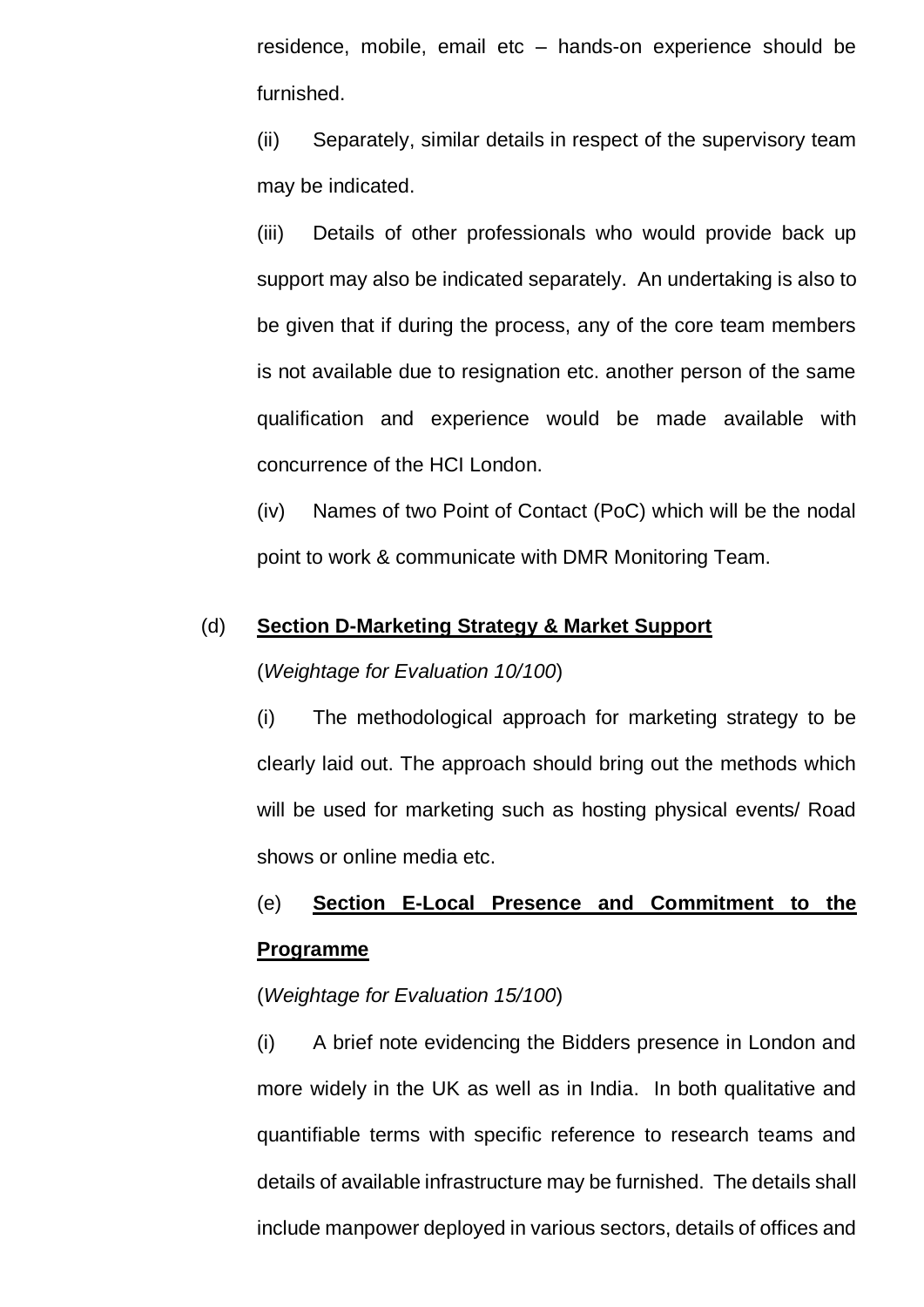other relevant information. **The complete coverage area within UK** 

**as well as India may be indicated.**

## (f) **Section F-Research Capability**

(*Weightage for Evaluation 30/100*)

(i) The bidder's capability as well as strength in research be specified which covered inside the country, region and global.

(ii) What are the ratings achieved by international survey on their

research?

(iii) The specific sector/ areas where the research carried out?

Research carried out in Defence industry sector be separately brought out.

(iv) The resources used, costing & professional background of

the team involved in the research be submitted.

25. **Project Duration & Terms of Programme**. Payment of the agreed lump

sum fees as agreed in the contract with the KP will be done in two phases after completion of different stages of work:-

| <b>Duration</b>                                      | <b>Payment</b> |
|------------------------------------------------------|----------------|
| After Phase 1 (Collation of Market Research)         | <b>25%</b>     |
| After Phase 2 (Analysis of Collated Market Research) | 25%            |
| After Phase 3 (Professional Advise on measures for   | 50%            |
| enhancing Defence Exports & Conclusion of Research)  |                |

Possibility to extend/ renew/re-engage the contract/ agreement subject to extension of the DMR by HCI London

# **SECTION IV: INSTRUCTIONS TO KNOWLEDGE PARTNERS**

## **Bid submission Process**

## **General Terms of Bid Submission**

26. Interested Bidders would be required to make a presentation of their credentials, in the format prescribed in paragraph 25 above, before a Selection Committee (SC) at High Commission of India in London, Aldwych, WC2 B4NA. The time / date of the presentation will be posted on the website of High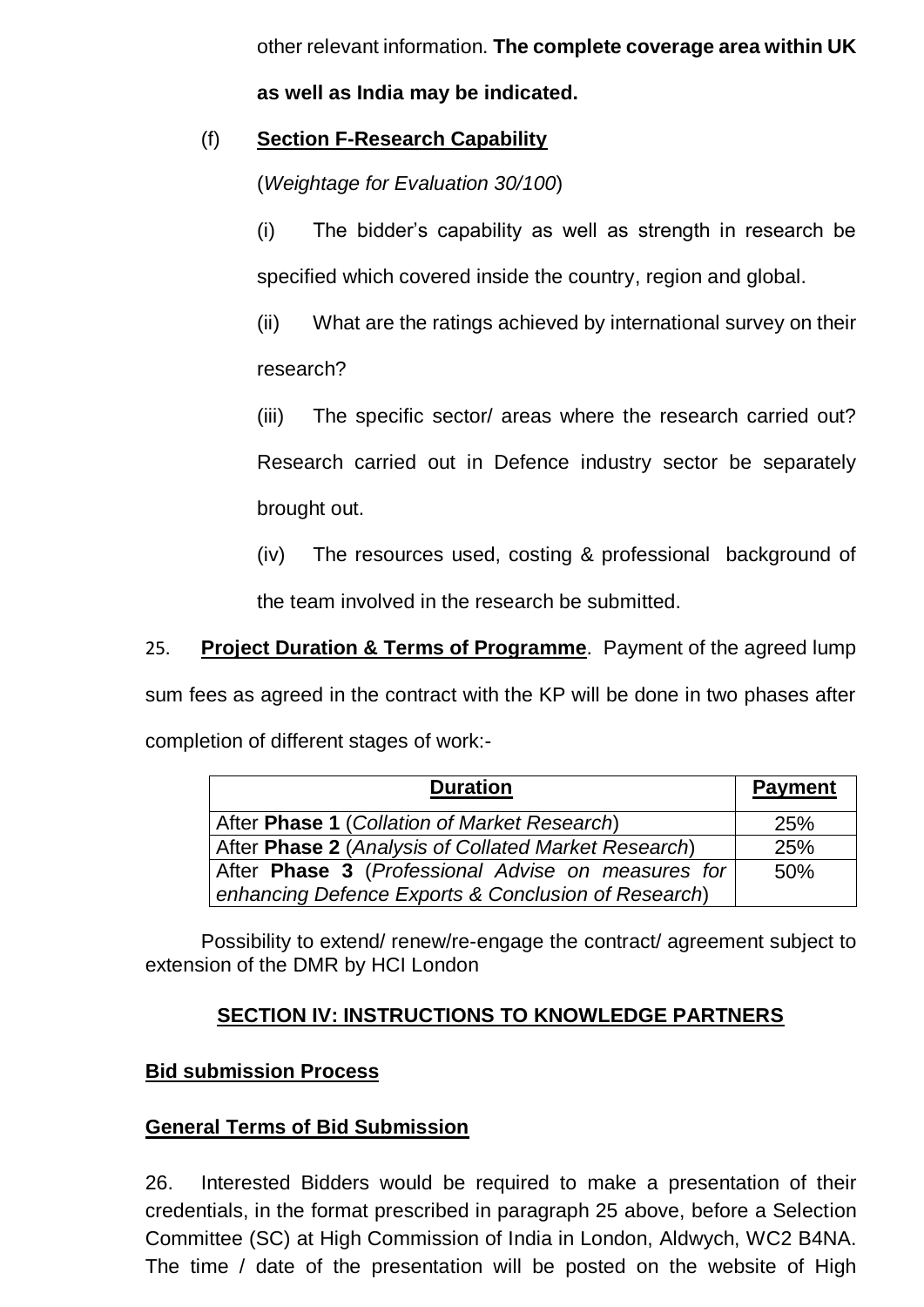Commission of India in London in due course. Only the Team Leader of the Core Team shall make the presentation.

27. The SC would evaluate the Bidders on the criteria mentioned in paragraph 25 above based on their presentation and Proposals received and shortlist them for the purpose of opening of their Financial Bids. After the short listing of Bidders based on their presentations, SC would open the Financial Bids of only short listed Bidders. The short listed bidders, if they so desire, may remain present at the time of opening of the financial bids. The qualifying marks and the marks scored by the short listed bidders will be announced before opening of the financial bids.

28. The marks scored by the short listed bidders in the technical evaluation will then be given a weightage of 60. Similarly, the financial bids of the shortlisted bidders will be given a weightage of 40. The score on the basis of Combined Quality Cum Cost based system (CQCCBS) of technical and financial bids will determine the highest points/marks H1, H2, H3 and so on.

29. The party scoring the highest points/marks (H1) based on the above principles would be invited for signing the contract. After contract negotiations are complete, the HCI London will promptly notify other Knowledge Partners on the shortlist that they were unsuccessful.

30. It may be noted that the Knowledge Partner should bear all the costs associated with the preparation and submission of his/her bid and HCI London will in no case be responsible or liable for these costs, regardless of the conduct or outcome of the bidding process.

31. The bids are to be submitted in English language and will be accepted only **in British Pound Sterling**. Any bid in any denomination other than Pound Sterling shall be summarily rejected. The amount should be mentioned both in figures and words. In case of mismatch between the two, the amount mentioned in words would be considered final. The fee quoted by the Bidder should be inclusive of all the applicable taxes, cess, duties etc. The fee quoted should be minimum £ 1.00 (GBP one) or in multiples of £1.00 (GBP one).

32. Two copies of the Technical bid are to be submitted, one in original duly signed by the competent authority and the other a copy thereof. The KP is also required to submit a softcopy of the Technical Bid-documents (in MS Office formats) and ensure consistency between the hard-copy and the soft-copy that is submitted to HCI London in all respects. One hard copy of the Financial Bid would suffice and no soft copy of the Financial Bid is necessary. Financial bids of only those agencies will be opened who qualify in technical bid.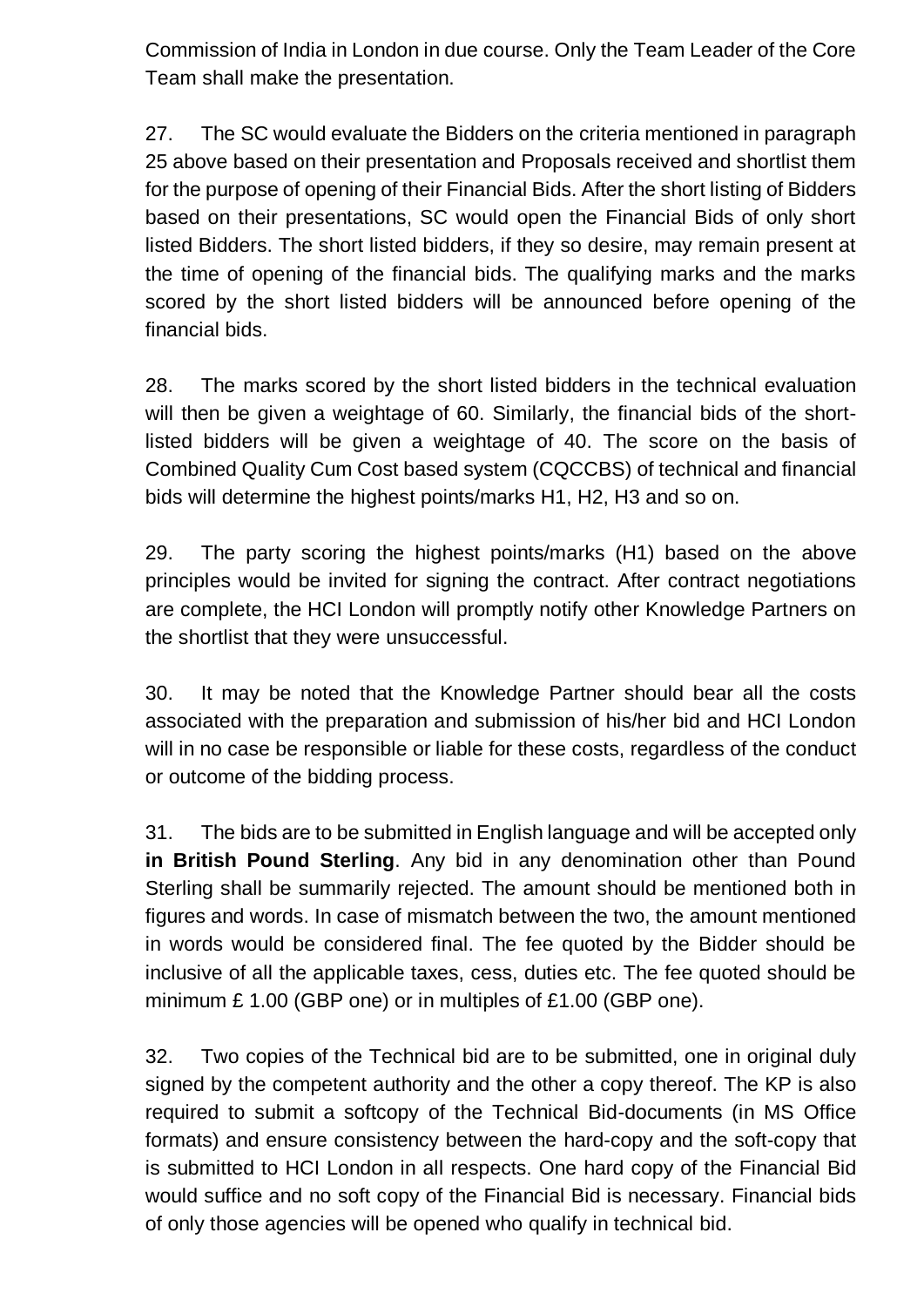33. The bids in English language should be signed by the company of the Knowledge Partner or any person duly authorized to bind the company to the contract. The signatory should give a declaration and through authenticated documentary evidence establish that the person is empowered to sign the tender documents and bind the company. All pages of the tender documents except printed brochures, if any, are to be signed by the authorized signatory.

34. The offers submitted should preferably not bear any corrections, alterations, over writings and additions. In such cases, the person/s signing the bid should authenticate such corrections.

35. Failure to furnish information required by the RFP or submission of a bid not substantially responsive to the RFP in every respect will be at the Knowledge Partner's risk and may result in rejection of the bid.

36. Any or all the offers may be accepted or rejected, in full or in part, without assigning any reason whatsoever.

37. HCI London may, at its discretion, abandon the process of the selection associated with this Request for Proposal (RFP) anytime before notification of award.

38. Responses must clearly state the validity period of the bids.

39. All responses including Technical Proposals and Financial Bids would be deemed to be irrevocable offers / bids from the Knowledge Partner and may, if accepted by HCI London, form the basis for the final contract between HCI London and Knowledge Partner.

40. Knowledge Partners are advised to attach a letter from an authorized signatory attesting the veracity of the information provided in the response.

41. Any Technical or Financial Bid submitted cannot be modified after the closing date. However, the Knowledge Partner may modify or withdraw its offer after submission but prior to the closing date and time. HCI London concludes that there shall be no extra costs associated with the same other than the cost quoted by them.

42. HCI London reserves the right to accept or reject any and all bids, to revise the RFP, to request one or more re-submissions or clarifications from one or more KPs, or to cancel the process in part or whole. Each party shall be entirely responsible for its own costs and expenses that are incurred while participating in the RFP and subsequent presentations and contract negotiation processes.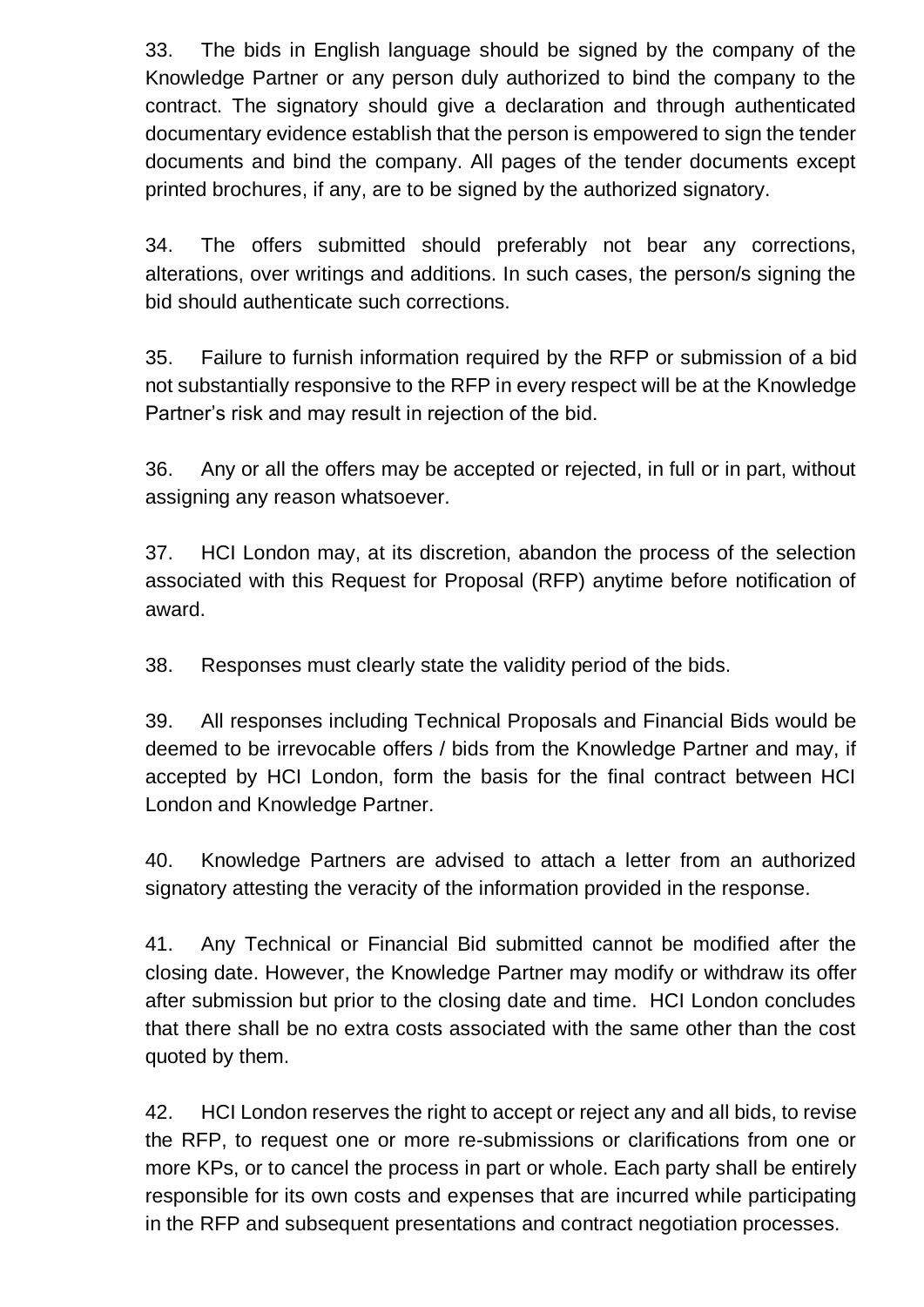43. The KPs submitting the responses should note that they should abide (in true intent and spirit) by all the terms and conditions contained in the RFP. If the responses contain any extraneous conditions put in by the KPs, such bids may be disqualified and may not be considered for the selection process.

44. The RFP and all supporting documentation/templates are the sole property of HCI London.

- 45. By submitting a signed bid, the KP certifies that:
	- **The KP has arrived at the prices in its bid without agreement with any** other KPs of this RFP for the purpose of restricting competition.
	- The prices in the bid have not been disclosed and shall not be disclosed to any other KP of this RFP.
	- No attempt by the KP to induce any other KP to submit or not to submit a bid for restricting competition has occurred.

46. Each KP must indicate whether or not they have any actual or potential conflict of interest related to contracting services with HCI London. In case such conflicts of interest do arise, the KP must indicate the manner in which such conflicts can be resolved

47. HCI London is not responsible for any assumptions or judgments made by the KPs for arriving at any type of sizing, costing etc. HCI London at all times will benchmark the performance of the KP to the RFP documents and the expected service levels as mentioned in these documents. In the event of any deviations from the requirements of these documents, the KP must make good the same at no extra costs to HCI London, in order to achieve the desired service levels as well as meeting the requirements of these documents.

48. The KP represents and acknowledges to HCI London that it possesses necessary experience, expertise and ability to undertake and fulfil its obligations, during its engagement period.

49. HCI London shall be under no obligation to accept the lowest or any other offer received in response to this RFP and shall be entitled to reject any or all offers including those received late or incomplete offers without assigning any reason whatsoever. HCI London reserves the right to make any changes in the terms and conditions of this RFP. HCI London will not be obliged to meet and have discussions with any KP, and / or to listen to any representations.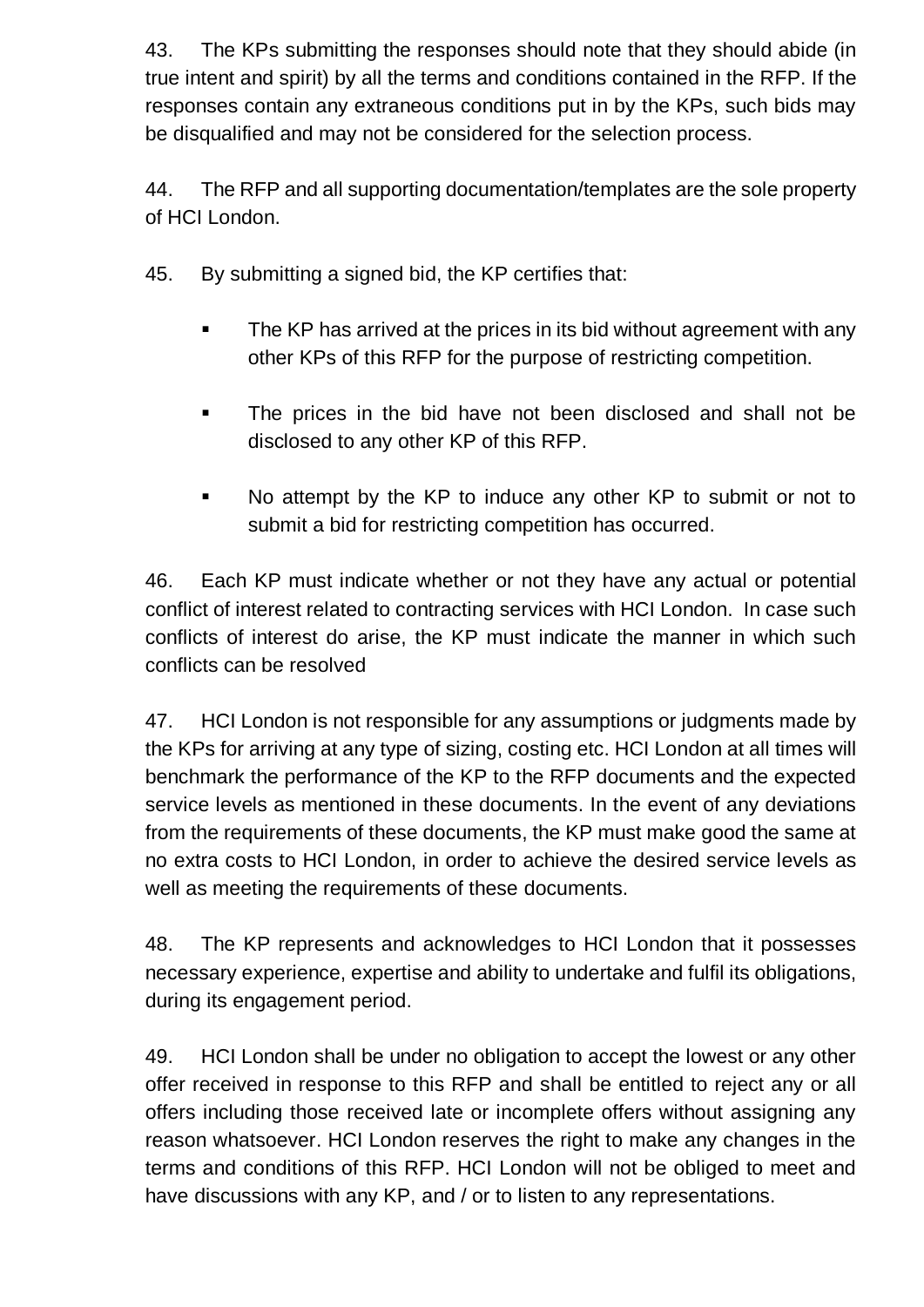50. The KP is responsible for managing the activities of its personnel and will be accountable for both its own activities and those of its personnel.

51. HCI London shall inform the KP of all breaches and claims of indemnification and shall grant the KP sole authority to defend, manage, negotiate or settle such claims; and make available all reasonable assistance in defending the claims (at the expense of the KP). The written demand by HCI London as to the loss / damages mentioned above shall be final, conclusive and binding on the KP and KP shall be liable to pay on demand the actual amount of such loss / damages caused to HCI London.

## **Two stage bidding process**

52. For the purpose of selection of the successful Knowledge Partner, a twostage bidding process will be followed.

53. The response to the present tender is to be submitted in two parts, i.e. the Technical Proposal and the Financial Bid in separate sealed covers. The Knowledge Partner will have to submit the 'Technical Proposal' separately from the 'Financial Bid '.

54. The 'Technical Proposal' will contain the exhaustive and comprehensive details of approach, methodologies to be followed, assertions, documents and any other collateral the Knowledge Partner would want to submit to HCI London.

55. The 'Financial Bid' will contain the pricing information alone.

# **Right to Accept / Reject any Applications**

56. HCI London reserves the right to accept or reject any or all applications and to annul the qualification process at any time without any liability or any obligation for such acceptance, rejection or annulment, without assigning any reasons.

## **Amendment of RFP Document**

57. At any time, prior to the deadline for submission of Applications, HCI London either on its own or on request of the KP may amend the RFP documents by issuing addendum or addenda. These addenda shall be posted at the website of HCI London and shall be treated as a part of the RFP Documents.

58. HCI London may, at its discretion, extend the deadline for the submission of applications.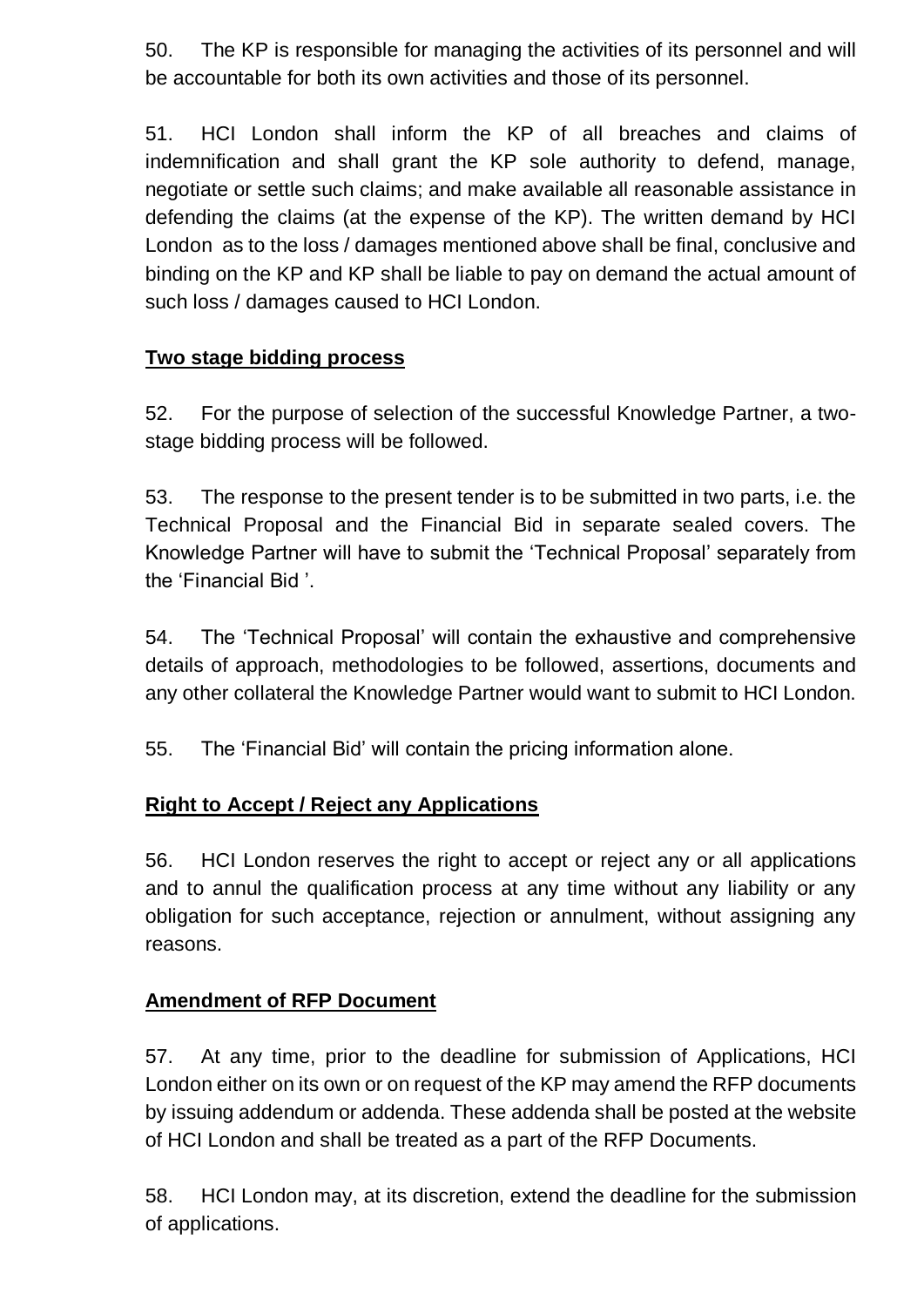# **Conflict of Interest**

59. The Knowledge Partner shall not receive any remuneration in connection with the assignment except as provided in the contract. The Knowledge Partner and its affiliates shall not engage in consulting activities that conflict with the interest of HCI London.

# **Preparation of Proposal**

## **Instructions related to Technical Proposal**

60. The Technical Proposal should furnish the information as per Section III. It shall also include the following:

61. Documents supporting the size of the company, presence in the United Kingdom and India and other countries; service portfolio, fee structure, discounted fee structures or free service package and reference companies should be presented with the Technical Bid.

62. Brief CVs of the Key Personnel who will be engaged for the investment facilitation support: The key personnel whose CVs are provided will continue to be engaged and available for the project throughout the duration of the project. Substitution, will, however be permitted with prior written approval of HCI London if the Key Personnel is not available for reasons of any incapacity or due to health, subject to equally or better qualified and experienced personnel being provided to the satisfaction of HCI London.

63. Detailed technical approach note towards the execution of the project, team deployment plan, methodology of work plan for performing the project. It should also highlight the problems to be addressed along with their importance and explain the technical approach the KP will adopt to address them.

64. The suitability of organization/Knowledge Partner for undertaking the job will be decided on the basis of overall capacity of the organization and relevant experience in similar field and capabilities and experience of professionals selected for taking up the task

65. Failure to comply with the prescribed requirements for evaluation of the proposals shall make the proposal liable to be rejected and the evaluation of Financial Bid shall not be undertaken.

# **Instructions related to Financial Bid**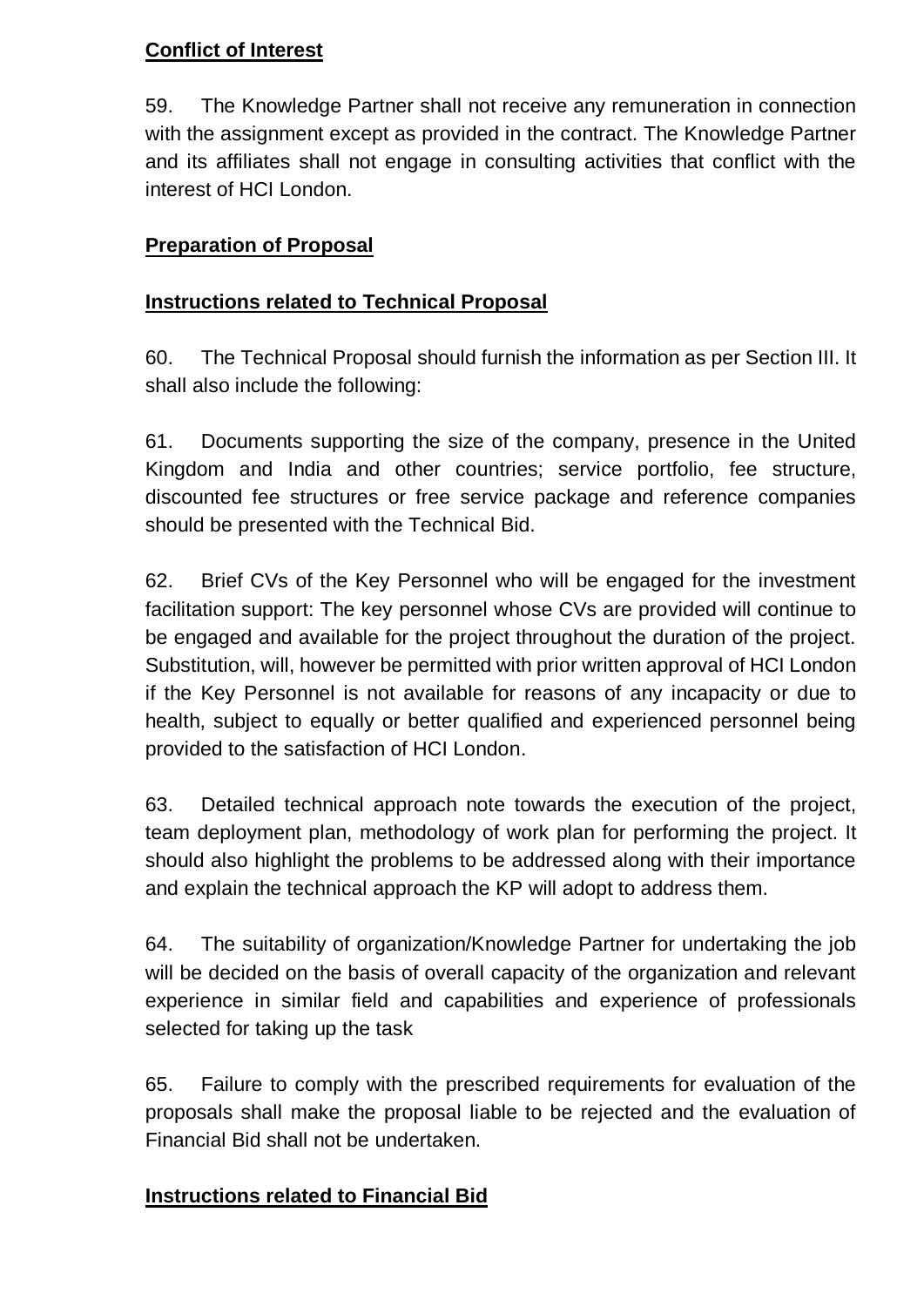66. In preparing the financial proposal, Knowledge Partners are expected to take into account the various requirements and conditions stipulated in this RFP document. The Financial Bid should be in the form of a lump-sum quote as professional fees which the KP would charge HCI London for the entire Project inclusive of all the costs including taxes, applicable service tax, travel costs, if any, associated with the Project etc for the entire project duration for up to one year. HCI London will not reimburse any other expenses other than what is quoted as lump-sum in the Financial Bid.

67. The Financial Bid shall be only in GBP. The total amount indicated in the financial proposal shall be without any condition attached or subject to any assumption, and shall be final and binding. In case any assumption or condition is indicated in the Financial Bid, it shall be considered non-responsive and liable to be rejected.

68. For the purpose of clarification, it is clarified that the Knowledge Partner will mention an unconditional fee that will be a lump sum inclusive of all taxes (including VAT). The HCI London will only be responsible for reimbursing this lump sum amount quoted in the financial proposal.

69. If HCI London wishes to extend the validity period of the financial proposals, it may ask the Knowledge Partners to extend the validity of their proposals for a stated period. Knowledge Partners, who do not agree, have the right not to extend the validity of their proposals.

# **Submission, Receipt and Opening of Proposals**

70. The Proposal (Technical Proposal and Financial Bid) shall be prepared in indelible ink. It shall contain no inter-lineation or overwriting, except as necessary to correct errors made by the firm itself. Any such corrections must be initialled by the person or persons who sign(s) the Proposal.

71. An authorized representative of the firm should initial all pages of both Technical and Financial Bid.

72. The Technical Proposal shall be placed in a sealed envelope clearly marked "Knowledge Partner for Defence Market Research Programme at HCI, London". The Financial Proposal should be placed in a sealed envelope clearly marked "Financial Bid- Knowledge Partner for Defence Market Research Programme at HCI, London". Both the above envelopes shall be placed into an outer sealed envelope bearing the submission address and marked "Technical Proposal + Financial Bid" - "Do not open except in presence of the Selection Committee."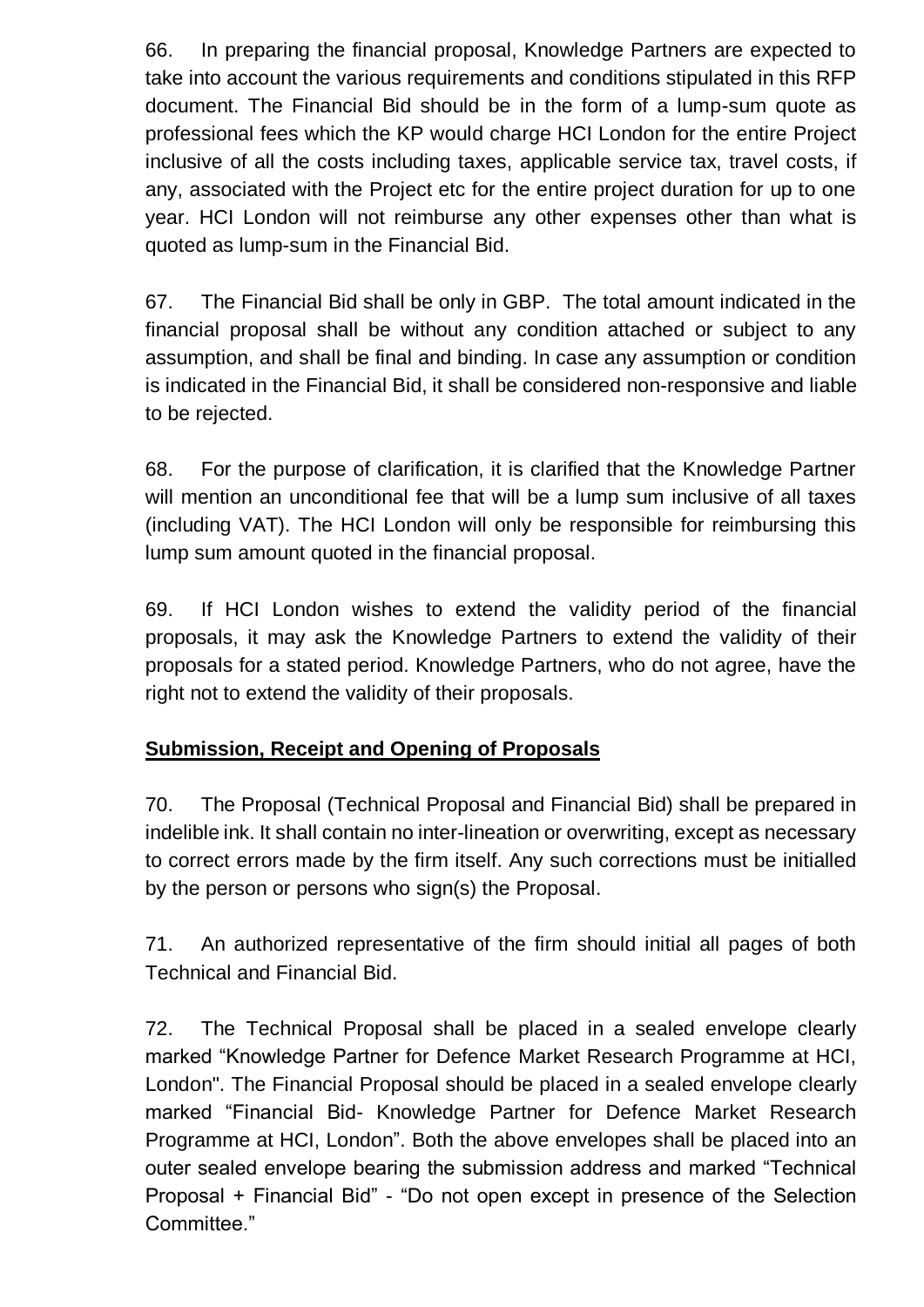## **Submission Address:**

Defence Adviser/ FS (Economics) High Commission of India India House, Aldwych London WC2B 4NA

73. The completed Technical and Financial Proposal must be delivered at the submission address on or before the Bid Submission Date of \_\_\_\_\_\_\_ before 5:00 PM- UK time. Any Proposal received after the closing time for submission of proposals shall be returned unopened.

74. After the deadline for submission of proposals the Technical Proposal shall be opened by the Selection Committee set up by HCI London to carry out the technical evaluation. The financial bids shall remain sealed till then.

# **Withdrawal of Proposals**

75. No modification or substitution of the submitted Proposal shall be allowed after the due date for submission of proposals. A Knowledge Partner may withdraw its Proposal after submission, provided that the written notice of the withdrawal is received by HCI London before the due date of submission of Proposals. In case a Knowledge Partner wants to re-submit their Proposal, the Knowledge Partner shall submit a fresh Proposal, following all the applicable terms and conditions prescribed in this RFP.

# **Evaluation of Proposal**

76. The proposal shall be first evaluated on the basis of its response to the information documents sought in the RFP document. In case of any material deficiencies in providing the information/ documents in technical proposal and in case any assumption or condition is indicated in the financial bid, it shall be considered non- responsive and liable to be rejected.

77. After the submission of proposal till the contract is awarded, if any bidder wishes to contact the HCI London on any matter related to its proposal, it should do so in writing at the proposal submission address mentioned above. Any effort by the firm to influence the HCI London during the proposal evaluation, proposal comparison or contract award decisions may result in the rejection of the firm's proposal.

78. Evaluators of Technical Proposals shall have no access to the Financial Proposals until technical evaluation, is concluded.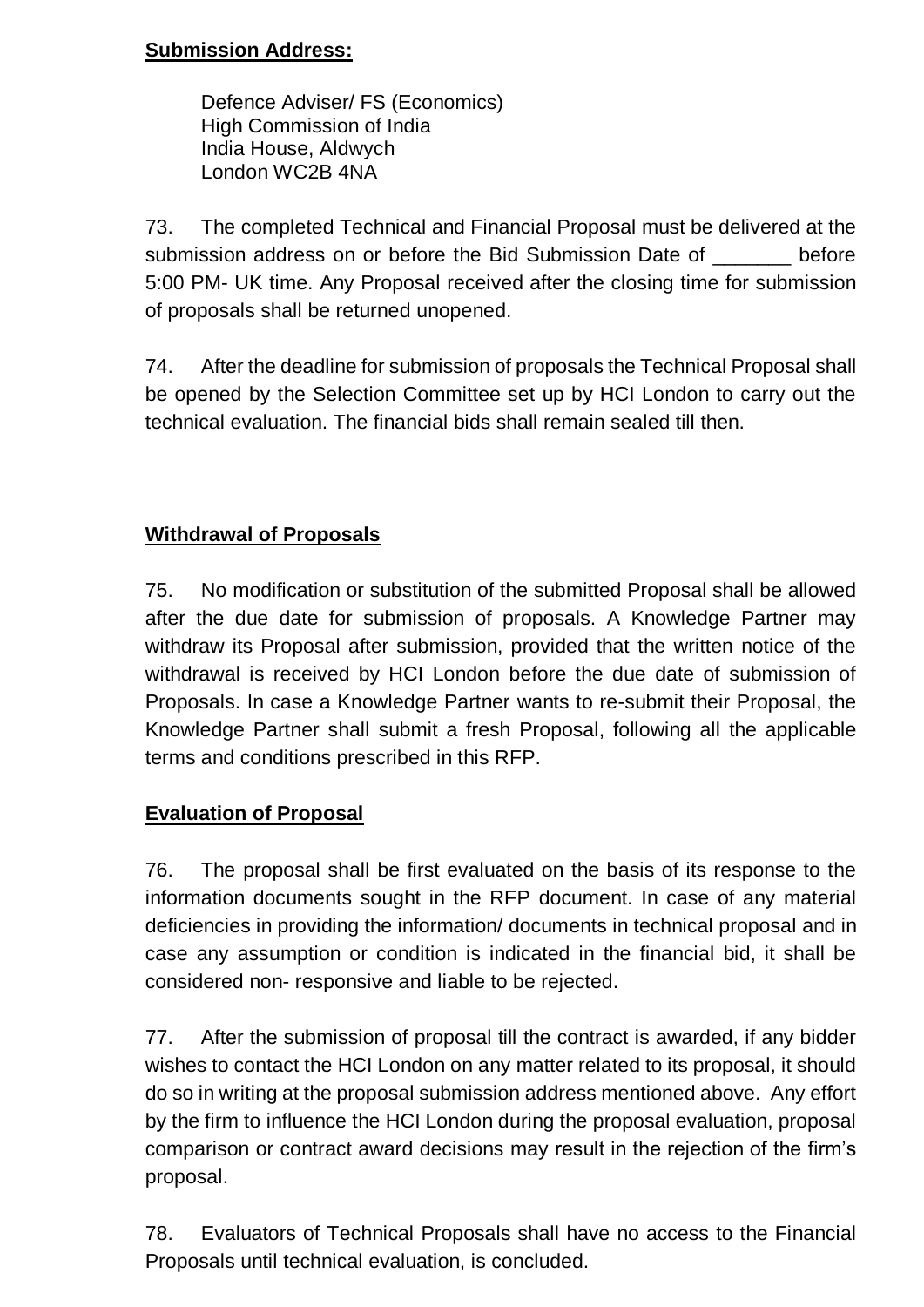# **Evaluation of Technical Proposals**

79. The Selection Committee appointed by HCI London will carry out the evaluation of proposals on the basis of their responsiveness to the RFP, applying the evaluation criteria and point system from Section III. Each responsive proposal will be given a technical score. Technical Proposals will be evaluated first in terms of responsiveness to the RFP and it will be based on the criteria in Section III.

80. The Minimum Technical Score required to qualify is: 60 Points out of 100.

81. A proposal will be considered unresponsive and shall be rejected at this stage if it does not contain the details as required in this RFP document or if it fails to achieve the Minimum Technical Score.

# **Opening and Evaluation of Financial Bids**

82. After Evaluation of Technical Bids by the Selection Committee, the HCI London shall open the Financial Bids of only the qualified bidders on \_\_\_\_\_\_\_\_\_. A representative of the Knowledge Partner Company shall have the option to be present at the time of opening of financial bids at HCI London on

83. The Selection Committee of HCI London will determine whether the financial bids are complete, unqualified and unconditional. The Financial Proposals shall be opened publicly on in the presence of bidders representatives who have opted to attend. The name of the bidders, their technical scores and the proposed prices shall be read aloud and recorded when the Financial Bids are opened.

84. Proposals will be ranked according to their combined technical and financial scores, as given in Section IV. The firm achieving the highest combined technical and financial score will be selected.

# **Negotiations**

85. Based on the RFP, draft contract with be shared with the H1 bidder and contract negotiations will be held. If no decision is reached HCI will ask H2 to come in. If financial bid of H2 is less than H1, HCI will accept their bid; if financial bid of H2 is more than that of H1, HCI will ask H2 bidder to work on H1's financial bid. If H2 agrees contract would be signed if not then a similar offer will be made to H3, H4 and so on.